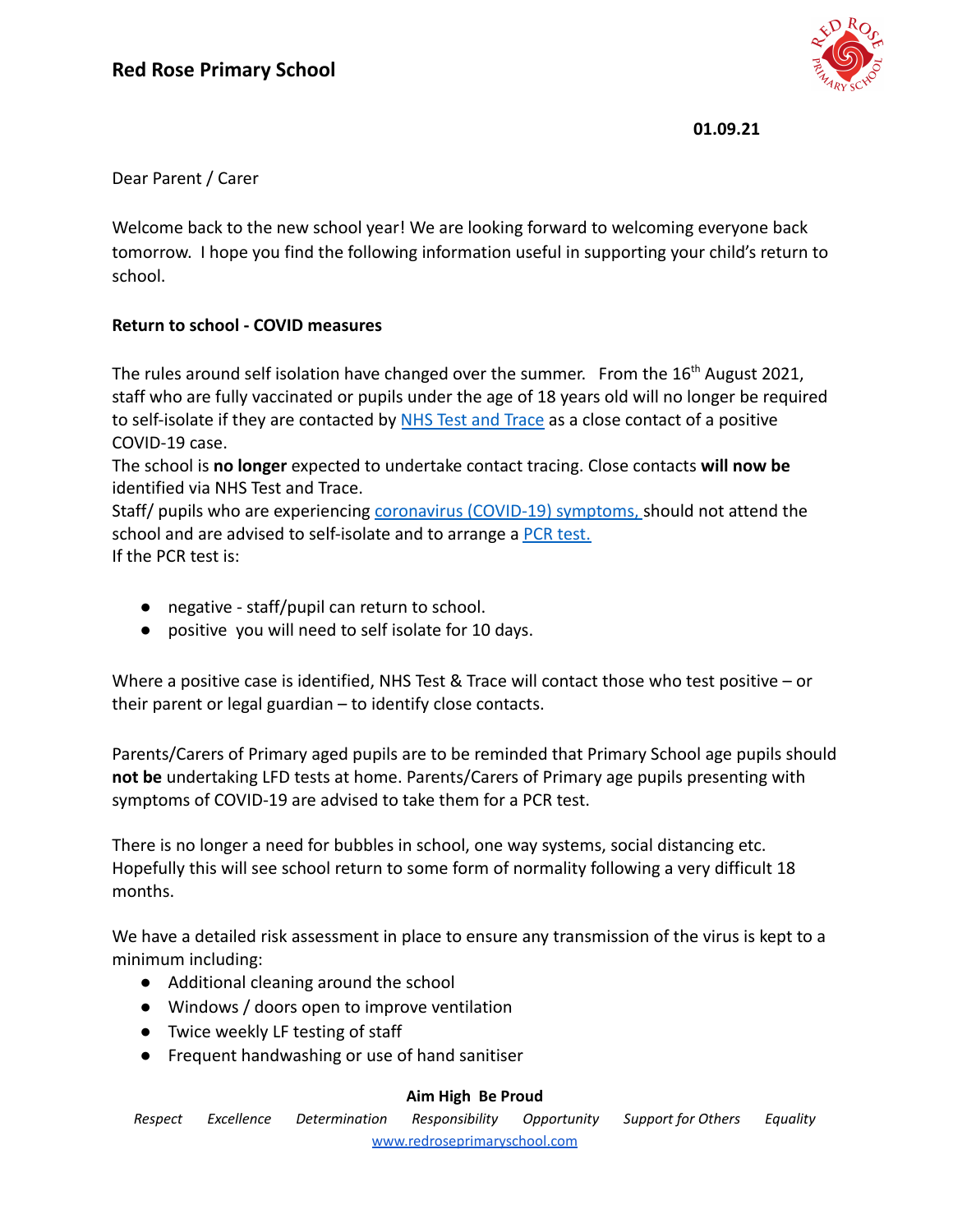

Should you receive a positive LF test or PCR test out of school hours we ask that you contact school via my email address: [a.brinton@redroseprimaryschool.com](mailto:a.brinton@redroseprimaryschool.com)

## **Accessing / Leaving school**

As you are aware we have ongoing difficulties with parking around the school site. My priority outside the school gates is the safety of our children. I am currently working with the Highways Department on this ongoing issue and my ongoing concerns about the amount of traffic around the school site.

Whilst both gates will be open we ask that parents revert to using the gate at Beverley Garden for those children arriving / leaving the school site on foot or by scooter / bike and that you **do not use this area as a potentially easier place to park.** This creates a safe pedestrian access & exit to and from school. Thank you in advance for respecting this.

The school day will start as per pre-COVID times. Doors will be open between 8:45-8:55am and end at 3:15pm for **all pupils.** We will review this situation over the coming weeks and consult with parents on our policy moving forward.

## **Thursday 2nd September - entering school.**

## **Entering school:**

Children should enter **via the quad or the EYFS door**. Children should then make their way to their new classroom. Staff will be around to help any children who are unsure. **Leaving school:**

- KS1 children will leave via the EYFS doors.
- KS2 children will leave via the quad or Y6 door.

The top door near the York Terrace exit will no longer be in use.

# **School Uniform**

A reminder that school uniform should be worn at all times unless it is your child's PE day. On PE days children can wear their PE uniform to school. All children should wear their school uniform on return to school. Teachers will then inform children of their PE days upon their return. Uniform should be as follows:

**School Uniform**: Grey / black skirt or trousers White / red polo shirt or white blouse/shirt Bright red jumper, sweatshirt or cardigan Red checked dress in summer Plain black leather or leather style shoes which can be polished. **Trainers should not be worn as part of school uniform**.

## **Aim High Be Proud**